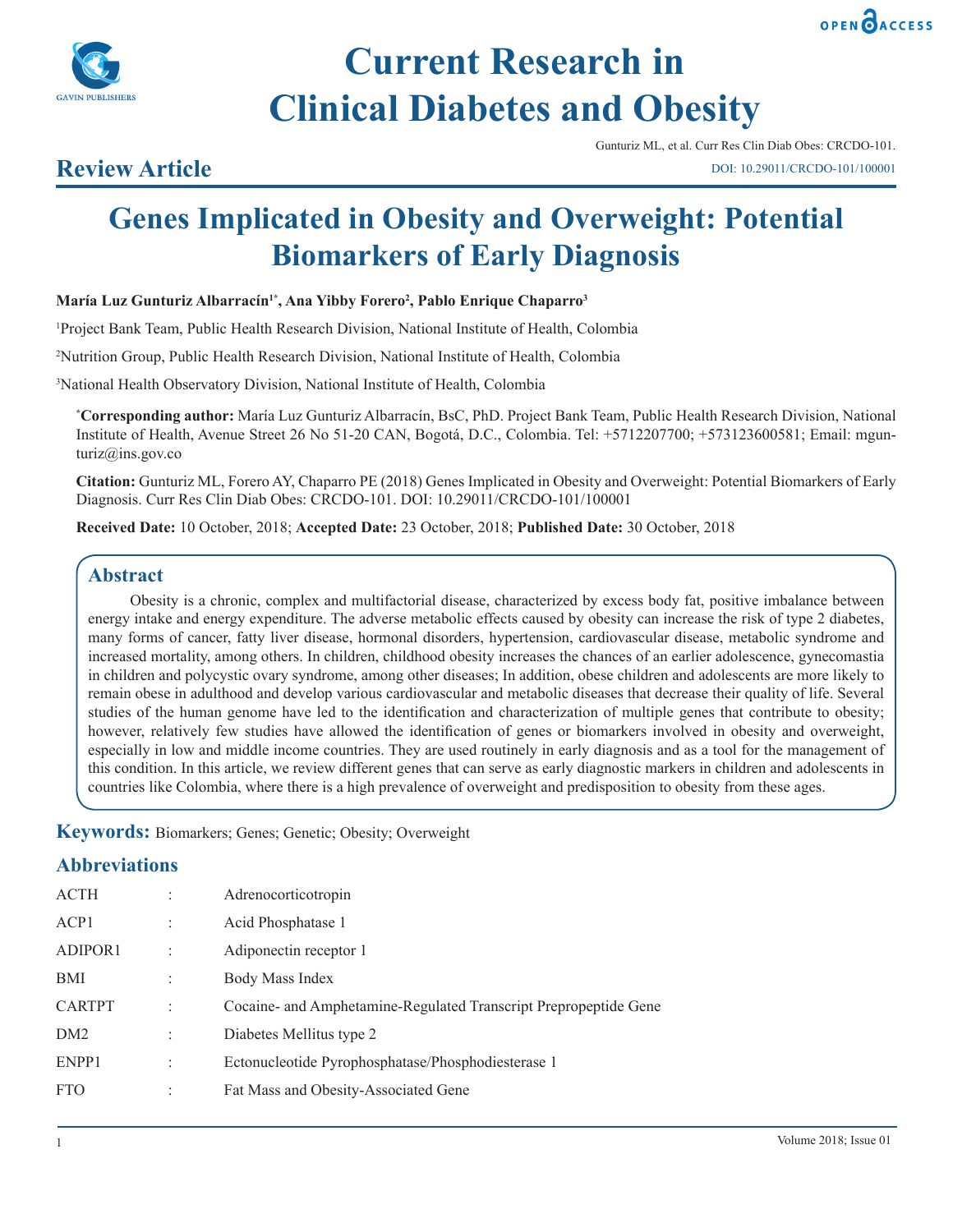| <b>GHR</b>           |                | Ghrelin and Obestatin Prepropeptide                                    |
|----------------------|----------------|------------------------------------------------------------------------|
| <b>GRPR</b>          |                | Gastrin Receptor                                                       |
| <b>LEP</b>           |                | Leptin                                                                 |
| <b>LEPR</b>          |                | Leptin Receptor                                                        |
| <b>MACP</b>          | $\ddot{\cdot}$ | Anion Transport Proteins Mitochondrial                                 |
| MC4R                 |                | Melanocortin 4 Receptor                                                |
| MC-R                 |                | The Melanocortin Receptor Ligand                                       |
| <b>MSH</b>           |                | Melanocyte Stimulating Hormones                                        |
| <b>MYT1L</b>         |                | Myelin Transcription Factor 1                                          |
| NR0B2                |                | Nuclear Receptor Subfamily 0 Group B Member 2                          |
| <b>PCGR</b>          |                | Protein-Coupled G-Receptors                                            |
| <b>POMC</b>          |                | Proopiomelanocortina                                                   |
| <b>PPAR</b>          |                | Peroxisome Proliferator-Activated Receptor                             |
| PPARGC1 <sub>B</sub> |                | Peroxisome Proliferative Activated Receptor, Gamma, Coactivator 1 beta |
| <b>PXDN</b>          |                | Peroxidasin                                                            |
| SDC3                 |                | Syndecan-3                                                             |
| SIM <sub>1</sub>     |                | Single-Minded 1                                                        |
| <b>SNPs</b>          |                | Single Nucleotide Polymorphisms                                        |
| TMEM18               |                | Transmembrane Protein 18                                               |
| <b>UCPs</b>          |                | <b>Uncoupling Proteins</b>                                             |

# **Introduction**

Overweight and obesity prevalence has dramatically increased during the last decade and reached epidemic dimensions. By 2030 it is expected that there will be 2.16 billion overweight individuals with 1.12 billion adults predicted to be clinically obese. With current trends, by 2030, some researchers project that 86.3% of American adults will be overweight  $(25 \leq$  body mass index (BMI)  $\leq$  30) or obese (BMI  $>$  30) and that overall 51.1% will be obese [1-6].

Obesity is the excessive deposition of adipose tissue resulting of energy imbalance. The changes in food availability and characteristics, as well as the decrease in physical activity during the last decades have favored the energy imbalance causing that energy intake exceeds energy expenditure. This trend has been observed in all age groups across different countries. The response to environmental changes affecting diet and physical activity is widely diverse and certain subjects and populations seem to be more prone to develop obesity and its related comorbidities. In early onset obesity it is important to differentiate between obesity due to rare genetic abnormalities from the common forms. Numerous genetic abnormalities are characterized by obesity. In some cases, single gene mutations can have a very important effect on Body Mass Index (BMI) [7].

Obesity is a multifactorial disease that occurs from the interaction between a genetic predisposition and the presence of certain external factors (caused by both genetic and non-genetic factors) [8,9]. It is characterized by an increase in body weight beyond the needs of the skeletal physical structure, as a result of the excessive accumulation of body fat [9-12]. Usually is defined in adults as a BMI greater than  $30 \text{ kg/m}^2$ , obesity has become a leading public health concern for both genders, all ages, and all ethnic groups [1].

The relationship between the increase in the obesity index, and the consequent risk of morbidity and mortality associated with it, such as dyslipidemia, hepatic steatosis, ovarian syndrome and hypogonadism, musculoskeletal problems, cholecystitis, cardiovascular diseases, diabetes, pseudotumor cerebri, and certain types of cancers, make obesity an important health problem [13].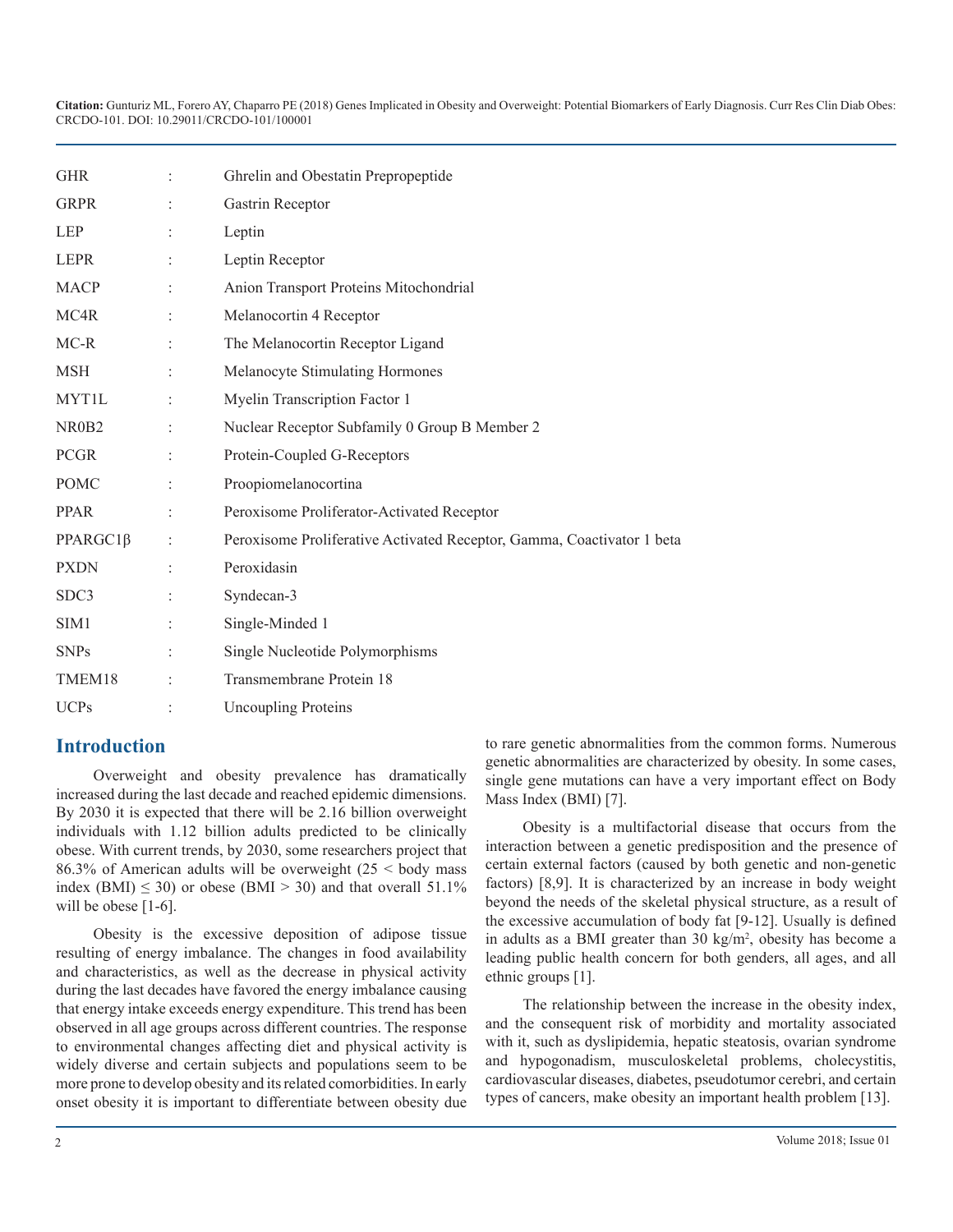Obesity is currently one of the main public health problems in Western countries, so it is important, in addition to promoting good habits, to study and understand its genetic bases, molecular mechanisms and the susceptibility of each person. that will contribute to improve the strategies of prevention and treatment and to diminish the negative impact that this disease exerts on society [14]. Childhood obesity is a serious public health problem associated with the development of several chronic diseases, such as type 2 Diabetes Mellitus (DM2), dyslipidemia, and hypertension (HTA) and the elevated prevalence of this condition is mostly due to inadequate diet and lifestyle, but it is also influenced by genetic factors [15].

# **Causes of Obesity**

Obesity has become a serious health problem worldwide due to its close link with the main causes of morbidity and mortality in countries industrialized and developing [16]. This disease is a complex disorder metabolism that is frequently associated in addition to with DM2 and HTA with coronary heart disease, thrombosis, dyslipidemias, gallstones, hepatic steatosis, sleep apnea, dysfunctions endometrial cancer and cancer, among others [17,18].

The vast majority of cases of obesity are the result of a complex interaction of genetic, hormonal, nutritional, physical activity, environmental, physical and social factors, a condition that increases the risk of various cardiometabolic, pulmonary and psychosocial complications in children, that often continue until adulthood. In addition to those mentioned, the causes of obesity can be the increase in caloric intake, genetic predisposition, sedentary lifestyle and, exceptionally, neurological diseases.On the other hand, pathological obesity represents only a small percentage of these cases, therefore, prevention strategies and early intervention are key to reversing the obesity epidemic [19,20].

# **Monogenic, Polygenic and Syndromic Obesity**

Obesity tends to aggregate in families, its form of inheritance does not correspond to known patterns, and is highly dependent on environmental factors [21-23]. Numerous studies have shown that predisposition to obesity, and their associated conditions are more similar among genetically related individuals than in those not related. The phenotypes associated with obesity have an additive heritability (h2) significant, this parameter being the proportion of the variability of a trait that is attributable to genetic factors. In the case of the Body Mass Index (BMI) the h2 has values from 40 to 70% in different studies in human groups [7,22-24].

The heritability of many other phenotypes associated with adiposity, such as body weight, percentage of body fat, or free mass of fat, circulating concentrations of adipocytokines, and other markers of inflammation, has been estimated in different

populations and different age groups, with consistent observations of the contribution of genetic factors to the variation of these traits. Obesity is phenotypically expressed in a very heterogeneous way, with mechanisms very diverse molecular. The Scientific evidence indicates that genetic factors are involved in the development of obesity in approximately 30% to 40% of cases, not just in the forms monogenic, but also in common obesity [18,25,26].

Although in recent years has increased the study of genetic factors, there is still ignorance of the genetic control of common forms of obesity [18,25,26]. Currently, the contribution of genetic factors to this pathology can be summarized in:

- Monogenic obesity is caused by a single dysfunctional gene (simple mutations) and represents a small number of severe cases that appear in childhood and are accompanied by different neuroendocrine disorders, development and behavior. It is severe and rao character and is presented from the beginning of childhood. Monogenic obesity can be syndromic or non-syndromic. This ultim is produced by alterations of simple genes, but unlike the syndromic it does not produce characteristic phenotypes (are included mutations in genes of the leptin-melanocortin pathway which plays a key role in the hypothalamic control of food intake).
- Some genetic variants of high risk in common obesity; that is, polygenic obesity, in which, each susceptibility gene would only have a small effect on body weight and its contribution would be more significant when predisposing environmental factors are present for its phenotypic expression, as excessive feeding and reduction of physical activity.
- There are approximately 30 syndromes (syndromic obesity) that present obesity as part of the representation clinical and that are generally accompanied by mental retardation, dysmorphisms and other characteristics. Among the best characterized forms, are: Prader Willi syndromes, Bardet-Biedl, Albrigt bereditary osteodystrophy, Adler, Fragile X syndrome, Borjeson-Eorssman-Lebman, Coben, among others. Some of these syndromes are associated with chromosomal abnormalities, and others are monogenic forms with pleiotropic effects. Determine the origin of obesity in children with these syndromes, it is difficult because it is not possible to control all the factors surrounding them [7,27-29]. However, at least four of these syndromes are accompanied by severe hyperphagia and other signs of hypothalamic dysfunction, suggesting an origin at the level of the central nervous system, making it easier to diagnose [7,27-29].

Specifically, Prader-Willi syndrome is a complex genetic condition that affects many parts of the body. In infancy, this disease is characterized by weak muscle tone (hypotonia), feeding difficulties, poor growth, and delayed development. Beginning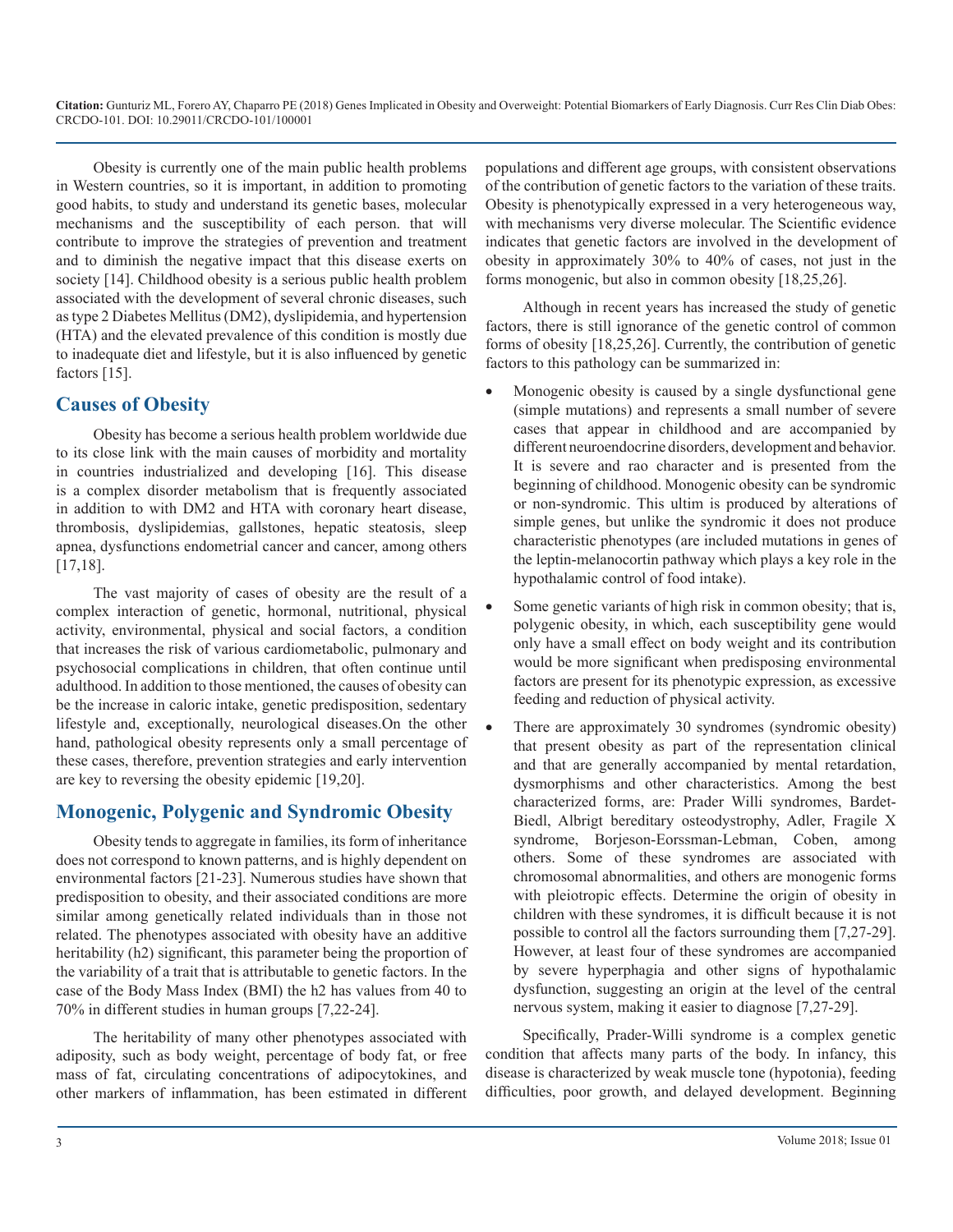in childhood, affected individuals develop an insatiable appetite, which leads to chronic overeating (hyperphagia) and obesity. Some people with Prader-Willi syndrome, particularly those with obesity, also develop type 2 diabetes [30].

Bardet-Biedl syndrome is considered a rare form of obesity and has a prevalence of less than 1/100.000. It is an autosomal recessive form that is frequently associated with central obesity, mental retardation, limb dysmorphia and other abnormalities. This is a heterogeneous syndrome that has been associated with 8 loci and seven of them have been located at the molecular level 18. The genes associated with this syndrome are BBS1 on chromosome Ilql3 and BBS2 on 16q2. In most cases the function of the proteins encoded by these genes is not known [31].

On the other hand, the Cohen syndrome is one of the rare autosomal recessive disorders characterized by nonprogressive mild to severe psychomotor retardation, motor clumsiness, microcephaly, characteristic facial features, childhood hypotonia and joint laxity, progressive retinochoroidal dystrophy, myopia, intermittent isolated neutropenia, and a cheerful disposition. Specific facial features include high-arched or wave-shaped eyelids; long, thick eyelashes; thick eyebrows; prominent root of nose; short philtrum (which is unable to cover the prominent upper central incisors); small or absent lobuli of the ears; thick hair and low hairline; narrow hands and feet; and mild syndactylies (in 50% to 60%) [32,33].

Obesity at an early age is a phenotype common to several monogenic forms of human obesity, and to syndromes caused by chromosomal abnormalities. Of course, these genetic alterations do not explain proliferation of obesity in recent years, however, the study of these forms of obesity has given valuable information on relevant metabolic pathways in the development of this condition [33-35].

Some studies have compared homogenous population groups

of different ages and obese and thin. These groups have studied, among others, the energy consumption, the intestinal microbiome, the number of adipocytes, and several genetic markers and it has been shown that the energy consumption is lower in children who become overweight compared to other children. thin children; that the microbiome of the obese contains less Bacteriodes than the thin ones, which suggests that obesity would also have a microbial component, in which case the obese microbiome would have greater capacity to save energy from the diet. Additionally, it has been observed that the number of existing adipocytes of adults is acquired in childhood and adolescence, while in children it remains constant, both in obese and thin, even when they lose weight, changing in childhood and adolescence, and staying constant in adulthood. In this stage of life, neither destroy nor increase [15].

Numerous studies reported that single gene variants cause Mendelian forms of obesity, determined by mutations of major effect in single genes. Rare, non-syndromic forms of obesity are a result of loss-of-function mutations in genes that act on the development and function of the hypothalamus or the leptinmelanocortin pathway. These variants disrupt enzymes and receptors that play a role in energy homeostasis, resulting in severe early-onset obesity and endocrine dysfunctions.

Among the genes involved in the etiology of obesity are they find metabolic genes, genes that code for peptides that control the signals of hunger and satiety, regulatory genes of energy expenditure and genes that regulate the growth and differentiation of adipocytes There are many loci and several genes that have been associated with the predisposition for obesity and thinness, obesity development and classified according to their expression in different stages of this condition, such as in early onset, predisposition to obesity, late onset, severe obesity (morbid). Table 1 shows some of the genes associated with obesity in their different stages of presentation.

| Gene                                             | <b>Aliases</b>                                                              | <b>Chromosome</b><br>Location | Stages/Type of<br>obesity |
|--------------------------------------------------|-----------------------------------------------------------------------------|-------------------------------|---------------------------|
| Proopiomelanocortina                             | POMC Gene<br>Also known as LPH; MSH; NPP; POC; ACTH; CLIP;<br><b>OBAIRH</b> | 2p23.3                        |                           |
| Nuclear receptor subfamily 0 group B<br>member 2 | NR0B2 gene<br>Also known as SHP; SHP1                                       | 1p36.1                        | Early onset<br>obesity    |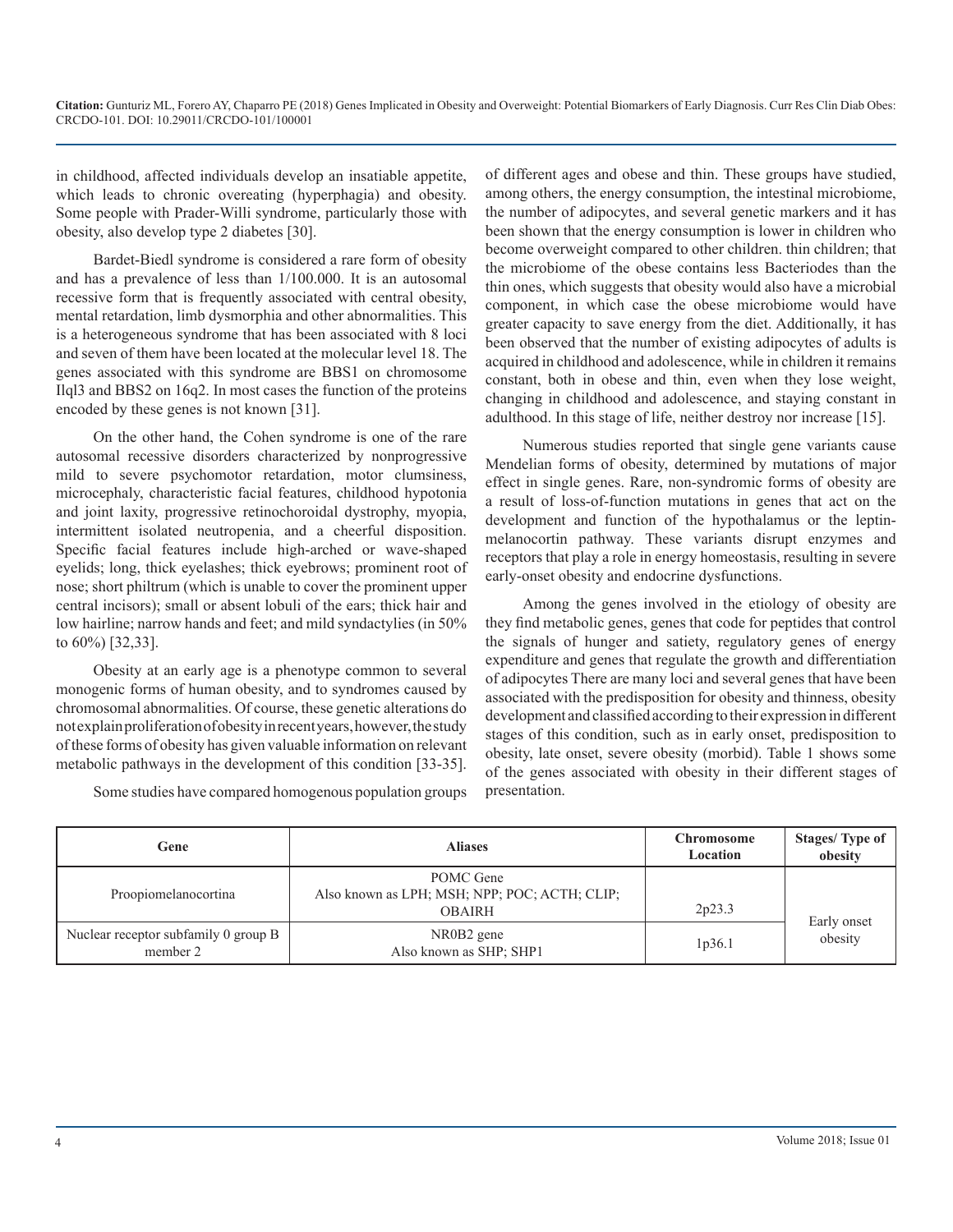| Ghrelin and obestatin prepropeptide                                       | GHRL gene                                                                                     | 3p26-p25                             |                              |
|---------------------------------------------------------------------------|-----------------------------------------------------------------------------------------------|--------------------------------------|------------------------------|
| Mitochondrial Uncoupling proteins                                         | UCP1 and UCP3 genes                                                                           | 4q28-q31 and<br>11q13.4 respectively |                              |
| Cocaine- and Amphetamine-<br>Regulated Transcript Prepropeptide           | CARTPT gene                                                                                   | 5q13.2                               |                              |
| Beta-2-adrenergic receptor                                                | ADRB2 gene                                                                                    | 5q31-q32                             |                              |
| Beta-3-adrenergic receptor                                                | ADRB3 gene                                                                                    | 8p12                                 | Predisposition<br>to obesity |
| Ectonucleotide pyrophosphatase/<br>phosphodiesterase 1                    | ENPP1 gene                                                                                    | 6q22-q23                             |                              |
| Melanocortin-3 and melanocortin-4<br>receptor antagonist                  | AGRP gene                                                                                     | 16q22                                | Late-onset<br>obesity        |
| Leptin                                                                    | LEP gene                                                                                      | 7q31.3                               |                              |
| Leptin receptor                                                           | LEPR gene                                                                                     | 1p31                                 |                              |
| Peroxisome proliferator-activated<br>receptor                             | PPARG gene                                                                                    | 3p25                                 |                              |
| Peroxisome proliferative activated<br>receptor, gamma, coactivator 1 beta | PPARGC1B gene<br>Also known as<br>PERC; ERRL1; PGC1B; PGC-1(beta)                             | 5q32                                 |                              |
| Fat mass and obesity-associated                                           | FTO gene                                                                                      | N <sub>D</sub>                       | Severe (morbid)<br>obesity   |
| Single-minded 1                                                           | SIM1 gene                                                                                     | 6q16.3                               |                              |
| Melanocortin 4 receptor                                                   | MC4R gene                                                                                     | 18q22                                |                              |
| Solute carrier organic anion<br>transporter family member 4C1             | SLCO4C1 gene<br>Also known as<br>OATPX; OATP-H; OATP-M1; OATP4C1; PRO2176;<br><b>SLC21A20</b> | 5q21                                 |                              |
| Syndecan 3                                                                | SDC3 gene<br>Also known as SDCN; SYND3                                                        | 1p35.2                               |                              |
| Adiponectin receptor 1                                                    | ADIPOR1 gene<br>Also known as<br>CGI45; PAQR1; ACDCR1; CGI-45; TESBP1A                        | 1q32.1                               |                              |
| Acid phosphatase 1                                                        | ACP1 gene<br>Also known as<br>HAAP; LMWPTP; LMW-PTP                                           | 2p25.3                               |                              |
| Transmembrane protein 18                                                  | TMEM18 gene or lncND gene                                                                     | 2p25.3                               |                              |
| Peroxidasin                                                               | PXDN gene<br>Also known as PXN; VPO; MG50; PRG2; ASGD7;<br>COPOA; D2S448; D2S448E             | 2p25.3                               |                              |
| Myelin transcription factor 1                                             | MYT1L gene<br>Also known as NZF1; MRD39; myT1-L; ZC2H2C2;<br>ZC2HC4B                          | 2p25.3                               | Obesity                      |
| Glutamate ionotropic receptor kainate<br>type subunit 1                   | GRIK1 gene<br>Also known as<br>EAA3; EEA3; GLR5; GLUR5; GluK1; gluR-5                         | 21q21.3                              |                              |
| Gastrin-releasing peptide receptor                                        | GRPR gene<br>Also known as<br>BB2; BB2R                                                       | Xp22.2                               |                              |

**Table 1:** Some of the genes associated with monogenic obesity in different stages of this pathology.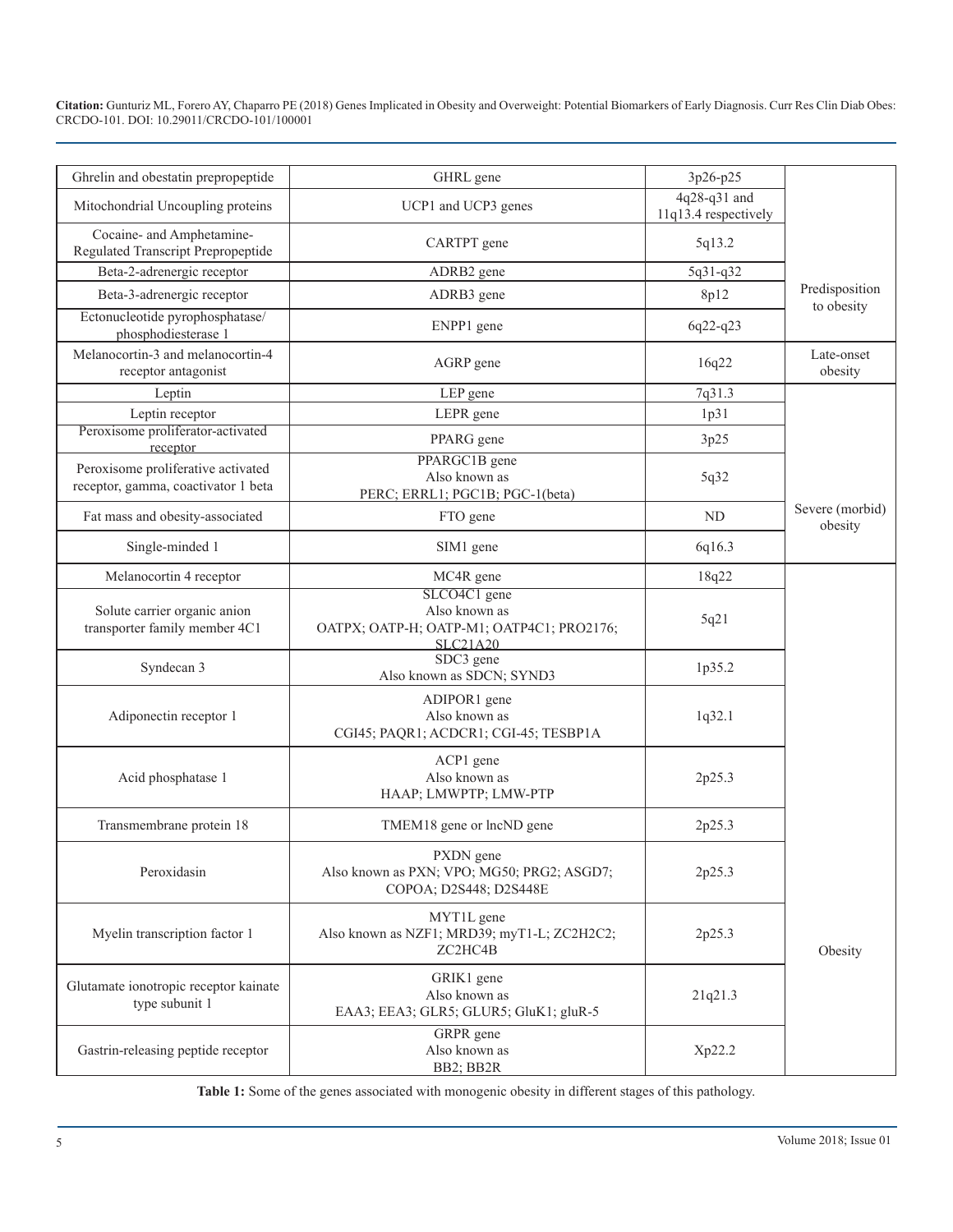# **Genes Associated with Early Onset and Predisposition to Obesity**

#### **Proopiomelanocortina (POMC) Gene**

Also known as LPH; MSH; NPP; POC; ACTH; CLIP; OBAIRH is located on the short arm of chromosome 2 (2p23.3) encodes the precursor of the adrenocorticotropin sérica, ACTH in the pituitary gland. POMC is regulated by leptin and is cleaved by prohormone-convertases to produce ACTH, the Melanocortin Receptor ligand (MC-R) and alpha, beta and gamma Melanocyte Stimulating Hormones (MSH). The reddish pigmentation of the hair, adrenal insufficiency and obesity are caused by deficiencies in the ligands and the subsequent lack of activation of the MC1 MC2 and MC4 receptors, respectively. In addition to the total deficiency of POMC, some cases of isolated deficiency of beta-MSH, the ligand for MC4-R derived from POMC, have also been described. These individuals have a distinct POMC mutation in the region that codes for beta-MSH. This isolated deficiency of beta-MSH results in a clinical phenotype similar to that observed in MC4-R deficiency (childhood obesity, hyperphagia and increased linear growth) but is not associated with red hair or adrenal insufficiency [36-39]. POMC deficiency is a form of monogenic obesity that causes severe early onset obesity, adrenal insufficiency, red hair and pale skin.

#### **Nuclear Receptor Subfamily 0 Group B Member 2, NR0B2 Gene**

Also known as SHP; SHP1 is located on the short arm of chromosome 1 (1p36.1), it codes for a protein that interacts with the retinoid and thyroid receptor hormones, inhibiting its liganddependent transcriptional activation. In addition, when it interacts with estrogen receptors its function is inhibited. It has been suggested that the protein represses transactivation mediated by the nuclear hormone receptor through two separate stages, competition with coactivators and the direct effects of its transcriptional repressor function. 18 variations have been identified from this gene [40].

#### **Ghrelin and Obestatin Prepropeptide (GHRL) Gene**

Also known as MTLRP is located on the short side of chromosome 3 (3p26-p25), codes for ghrelin-obestatin preproprotein that is cleaved to produce two peptides, ghrelin and obestatin. Ghrelin is a powerful appetite stimulant and plays an important role in energy homeostasis and regulating multiple activities, including hunger, reward perception through the mesolimbic pathway, gastric acid secretion, gastrointestinal motility and secretion of the insulin stimulated by glucose. On the other hand, obestatin regulates the function of adipocytes and the metabolism of glucose. Four mutations, 3 of them without meaning, have been identified in the GHRL gene that increase the predisposition to obesity [10,41-47].

#### **Uncoupling Proteins (UCP1 And 3) Gene**

UCP1 is located on the long arm of chromosome 4 (4q28 q31), and encode mitochondrial uncoupling proteins, a member of the family of anion transport proteins mitochondrial (MACP). In general, UCPs are mitochondrial transport proteins that create proton leakage through the inner mitochondrial membrane, therefore decompose the oxidative phosphorylation of ATP synthesis, so that the energy is dissipated as heat [48,49].

On the other hand the UCP3 gene is **l**ocated on the long arm of chromosome 11 (11q13.4), it codes for mitochondrial uncoupling proteins, from the family of mitochondrial anion transport proteins (MACP). These proteins create proton leakage through the inner mitochondrial membrane, causing the uncoupling of oxidative phosphorylation of ATP synthesis, so that energy dissipates as heat. 9 mutations in the UCP3 gene have been described [50].

Seven mutations in the UCP1 gene and 9 mutations in the UCP3 gene have been described, changes that have been associated with an increased susceptibility to obesity, generally of early onset [48,49].

#### **Cocaine- and Amphetamine-Regulated Transcript Prepropeptide Gene** (**CARTPT)**

Located on the long arm of chromosome 5 (5q13.2), codes for a satiety factor closely associated with the actions of leptin and neuropeptide Y. This anorectic peptide inhibits induced hunger and completely blocks the response of Feeding induced by neuropeptide Y, regulated by leptin in the hypothalamus. In addition, it promotes neuronal development and in vitro survival. Two mutations have been identified in the CARTPT gene, which have been associated with a greater predisposition to obesity, usually of early onset [51].

#### **Beta-2-Adrenergic Receptor (ADRB2) Gene**

Located on the long arm of chromosome 5 (5q31-q32), codes for the beta-2-adrenergic receptor that is a member of the superfamily of G-protein coupled receptors and is directly associated with one of its final effectors, class C calcium channel Ca type L (V) 1.2. This receptor-channel complex also contains a G protein, an adenylate cyclase, cAMP-dependent cAMP, and the PP2A phosphatase. The assembly of the signaling complex provides a mechanism that ensures specific and rapid signaling by this receptor coupled to protein G. Six mutations have been described in the ADRB2 gene, which have been associated with an increased susceptibility to obesity, generally from the beginning early [43,52].

#### **Beta-3-Adrenergic Receptor (ADRB3) Gene**

Located on the short arm of chromosome 8 (8p12), it codes for a protein that belongs to the family of beta adrenergic receptors,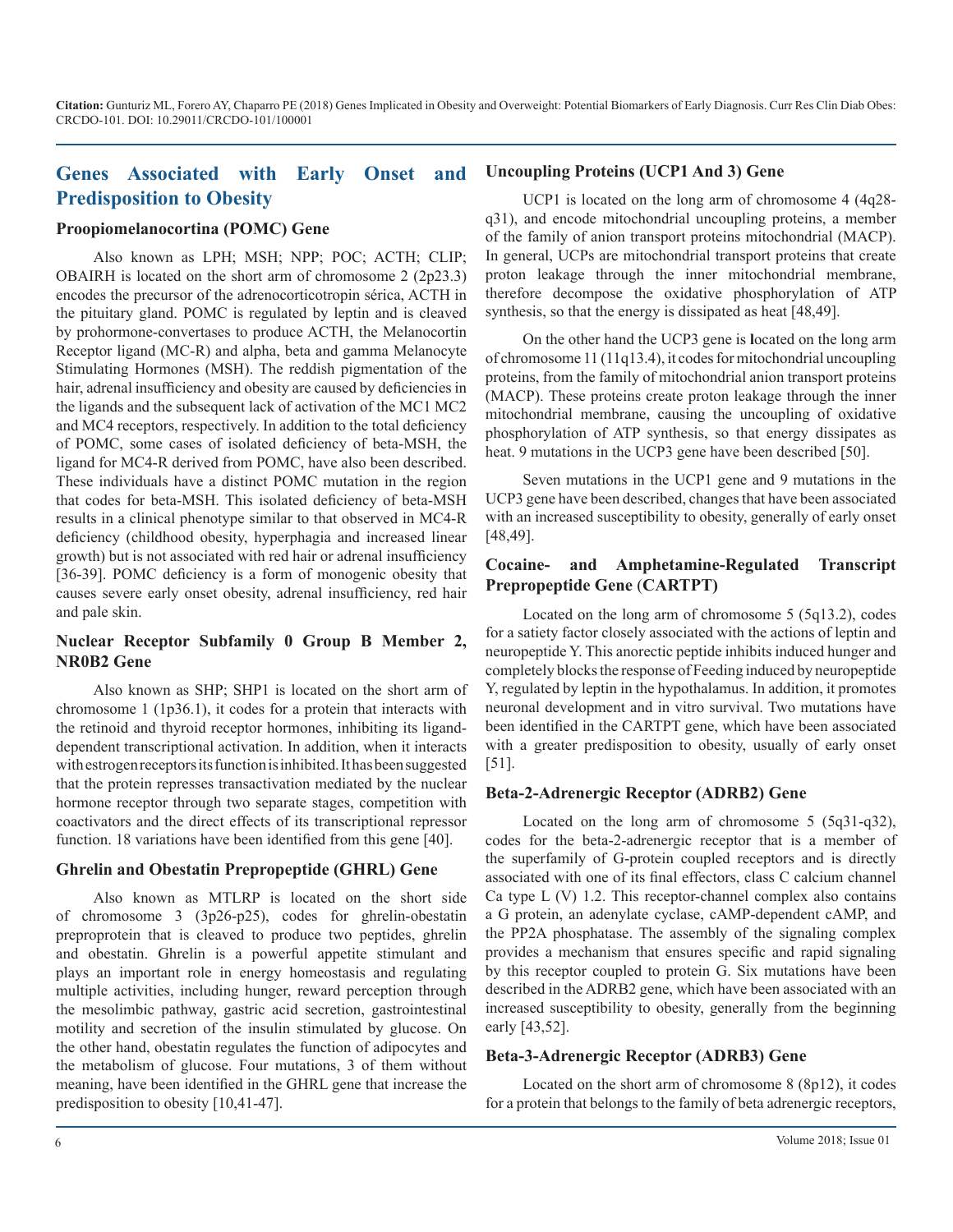which mediate the activation induced by catecholamines of adenylate cyclase through the action of proteins G. This receptor is located mainly in adipose tissue and is involved in the regulation of lipolysis and thermogenesis. Two nonsense mutations have been described in the ADRB3 gene, changes associated with a greater predisposition to obesity, generally of early onset [43,52,53].

## **Ectonucleotide Pyrophosphatase/Phosphodiesterase 1** (**ENPP1) Gene**

Located on the long arm of chromosome 6 (6q22-q23), codes for a protein called ectonucleotide pyrophosphatase/ phosphodiesterase 1 (ENPP1). This protein helps break down adenosine triphosphate (ATP), especially when it is outside the cell. The ENPP1 protein also plays a role in the control of cell signaling in response to the hormone insulin, through the interaction between a part of the ENPP1 protein, called the SMB2 domain, and the insulin receptor. They have been identified 54 variations in the ENPP1 gene, associated with a greater predisposition to obesity, generally of early onset [54-56].

#### **Genes Implicated in Late-Onset Obesity**

#### **Melanocortin-3 and Melanocortin-4 Receptor Antagonist** (**AGRP) Gene**

Located on the long arm of chromosome 16 (16q22), it encodes a melanocortin-3 and melanocortin-4 receptor antagonist that seems to regulate the hypothalamic control of feeding behavior through the melanocortin receptor and / or the regulation of the intracellular calcium, and therefore, plays a role in the homeostasis of body weight. Five mutations in the AGRP gene have been described, associated with late-onset obesity [39,57].

#### **Genes Involved in Severe (Morbid) Obesity: Leptin (LEP) Gene**

Located on chromosome 7 (7q31.3), it codes for the protein leptin, a hormone secreted primarily in white adipose tissue, which circulates in the blood in proportion to the fat content to regulate the amount of adipose tissue and the body mass by interacting with certain neuronal receptors that affect appetite and energy homeostasis. To this end, leptin receptors are highly expressed in neurons of the hypothalamus, which act as primary sensors for alterations in energy reserves, controlling food intake and energy expenditure. In this way, leptin regulates these two neuronal populations reciprocally, contributing to the regulation of appetite and energy homeostasis. In addition, leptin is expressed in the male and female reproductive organs, in the mammary glands and in the immune system. Mutations homozygous in it can generate a truncated protein with undetectable concentrations in serum, leading to severe obesity of early onset. The symptoms are heterogeneous, although it is common to observe severe obesity of early onset and hyperphagia and, frequently, also hyperinsulinemia. In this gene,

6 nonsense mutations, 1 splicing mutation, 2 regulatory mutations and 3 small deletions have been described [58-61].

#### **Leptin Receptor (LEPR) Gene**

Located on chromosome 1 (1p31), it encodes for the leptin receptor, a membrane protein homologous to the receptor of the family of class 1 cytokines. 3% of those affected by obesity have homozygous mutations in this gene, which cause the loss of all isoforms of the leptin receptor. In addition, heterozygous mutations are also associated with an increase in weight, but for the development of morbid obesity the loss of the two alleles is required, either as a result of a homozygous mutation or compound heterozygous mutations. Certain mutations that affect regions near the transmembrane domain of the leptin receptor can result in a truncated extracellular domain that it could act as a spurious binding protein, resulting in elevated levels of leptin. However, genetic alterations located in other areas of the LEPR gene do not usually generate large accumulations of leptin. In this gene, 11 nonsense mutations, 1 cut / splice mutation, 1 small insert, 1 major insert / duplication, and 1 repetition variation have been described [58-61].

In general, the results of leptin deficiency and those of leptin receptor deficiency are similar, observing that affected individuals experience a rapid increase in weight during the first months of life, with excessive accumulations of subcutaneous fat deposited on the trunk. and in the extremities. In line with the severity of obesity, hyperinsulinemia is observed and, in some adults, type 2 diabetes mellitus develops during the third or fourth decade of life. All cases are characterized by intense hyperphagia and may be associated with hypogonadotropic hypogonadism.

## **Peroxisome Proliferator-Activated Receptor (PPARG) Gene**

Located on the short arm of chromosome 3 (3p25), it encodes the PPARgamma protein, a regulator of adipocyte differentiation and glucose homeostasis that acts as a critical regulator of bowel homeostasis by suppressing proinflammatory-kappa-β responses mediated by NF. Likewise, it plays a role in the regulation of cardiovascular circadian rhythms by regulating the transcription of Arntl / BMAL1 in blood vessels. 20 mutations have been described, 2 deletions and 1 insertion / deletion in the PPARG gene, variations related to severe obesity [62,63].

#### **Peroxisome Proliferative Activated Receptor, Gamma, Coactivator 1 Beta (PPARGC1β) Gene**

Also known as PERC; ERRL1; PGC1B; PGC-1(beta), is located on the long arm of chromosome 5 (5q32), it codes for a protein that stimulates the activity of several transcription factors and nuclear receptors, including alpha estrogen receptors, the nuclear respiratory factor 1, and the receptor glucocorticoids. The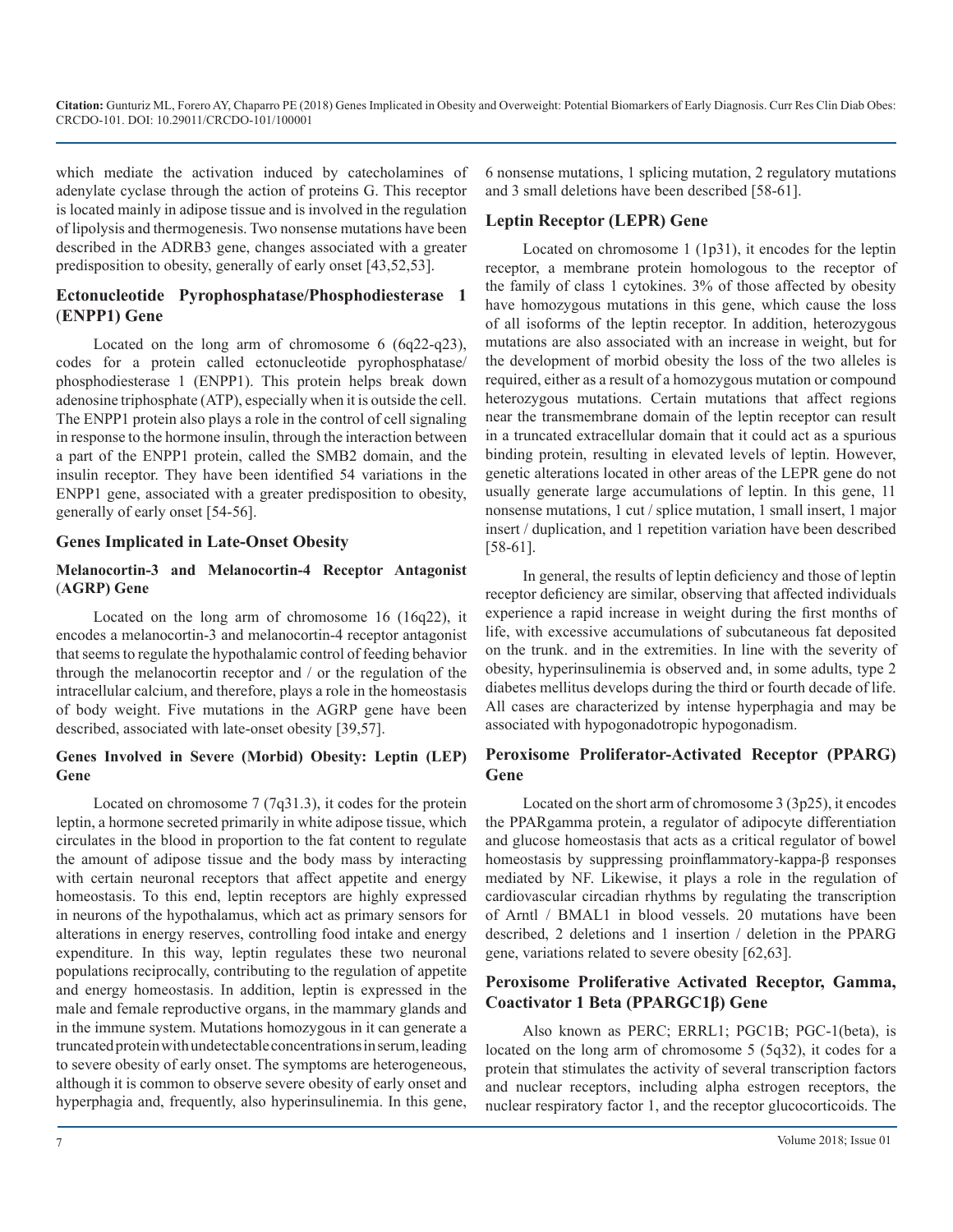encoded protein may be involved in the oxidation of fats, the nonoxidative metabolism of glucose, and the regulation of energy expenditure. Three mutations in this gene related to important obesity have been identified [62,63].

#### **Fat Mass and Obesity-Associated (FTO) Gene**

Polymorphisms in this gene are related to individual differences in food intake and energy balance and can also influence skeletal muscle phenotype [64,65]. Multiple Single Nucleotide Polymorphisms (SNPs) occur on the FTO gene that may influence adipogenesis and obesity [66-68]. Since the obesity-associated SNPs are on the intron 1 region of the FTO gene, the mechanisms through which they influence body mass are uncertain. However, it has recently been shown in humans that a T-C SNP at position 53,767,042 on the FTO gene (rs1421085) causes an increase in IRX3 and IRX5 protein expression during early adipocyte differentiation in favor of energy-storing/white adipocytes over energy-dissipating/beige adipocytes. The critical downstream effect of this is increased energy conservation in the form of augmented fat storage [10,64,68,69].

In FTO a great number of additional susceptibility variants have been identified altogether still accounting for a small percentage of the overall risk for obesity [9,55,65,70-72].

#### **Single-Minded 1** (**SIM1) Gene**

Is a basic helix-loop-helix transcription factor involved in the development and function of the paraventricular nucleus of the hypothalamus, is located on the long arm of chromosome 6 (6q16.3), it encodes a transcription factor that can have pleiotropic effects during embryogenesis and in adults. A deletion and complex rearrangement in the SIM1 gene associated with severe obesity has been identified [73,74].

# **Other Genes Involved in Obesity**

#### **Melanocortin 4 Receptor, MC4R Gene**

Located on the long arm of chromosome 18 (18q22), belongs to the superfamily of Protein-Coupled G-Receptors (PCGR). The neuropeptides that act as ligands bind to its central cavity causing a conformational change that induces its activation. Genetic abnormalities in the MC4R gene are the most common genetic alterations in obese individuals. Mutations in this gene give rise to obesity as an isolated trait. 137 variations have been described that cause disturbances in the binding of the ligand and alter the affinity of the receptor agonists against their antagonists, hindering ligand coupling and subsequent signal transduction, so this gene has been implicated in the dominant autonomic obesity [55,58,75].

#### **Solute Carrier Organic Anion Transporter Family Member 4C1 (SLCO4C1) Gene**

Also known as OATPX; OATP-H; OATP-M1; OATP4C1;

PRO2176; SLC21A20 is located on the long arm of chromosome 5 (5q21), belongs to the organic anion transporter (OATP) family that are involved in the membrane transport of bile acids, conjugated steroids, thyroid hormone, eicosanoids, peptides, and numerous drugs in many tissues [76]. Specifically, SLCO4C1 is involved, among other functions, in the transport of thyroid hormones that have been linked in numerous occasions with weight variations, being hypothyroidism a frequent cause of overweight [77,78].

#### **Syndecan 3, SDC3 Gene**

Also known as SDCN; SYND3 is located on the short arm of chromosome 1 (1p35.2), it codes for a protein that belongs to the proteoglycan family "sindican" that could play a role in the organization of the cell form by affecting the actin cytoskeleton, possibly by transferring signals from the surface of the cell in a carbohydrate-dependent mechanism. Two nonsense mutations in the SDC3 gene that have been associated with obesity have been described [79-82].

#### **Adiponectin Receptor 1** (**ADIPOR1) Gene**

Located on chromosome 1 (1q32.1), it receptor regulates several physiological aspects, including lipid metabolism and is overexpressed in peripheral white cells of obese children. Has also been reported that higher levels of receptor expression are associated with insulin resistance, which could be a compensatory mechanism to mitigate the effects of decreased adiponectin levels [10,83-85].

#### **Acid Phosphatase 1, (ACP1) Gene**

Also known as HAAP, LMW-PTP, LMWPTP is located on chromosome 2 (2p25.3) and expressed in adipocytes. Polymorphisms in this gene have been associated with severe obesity and with total cholesterol and triglyceride levels [86,87]. There is an overall positive association between obesity and low activity of ACP1 suggesting that the heterozygous loss of this gene could contribute to the obesity observed in your patients [55,87- 90].

# **Transmembrane Protein 18 (TMEM18) Gene or lncND Gene**

Located on chromosome 2 (2p25.3) and expressed in all brain sites, including the hypothalamus. Genome-wide association studies by the GIANT consortium have shown a direct and significant association between an single-nucleotide polymorphism, SNP near the TMEM18 gene and obesity (BMI and weight) [88,91]. Almen et al. [92] reported the involvement of TMEM18 in adult and childhood obesity and DM2, nevertheless, the role of haploinsufficiency for TMEM18 is still debated [93].

Furthermore, peroxidasin (PXDN) and MYT1L genes are located in the smallest region of overlap when looking at the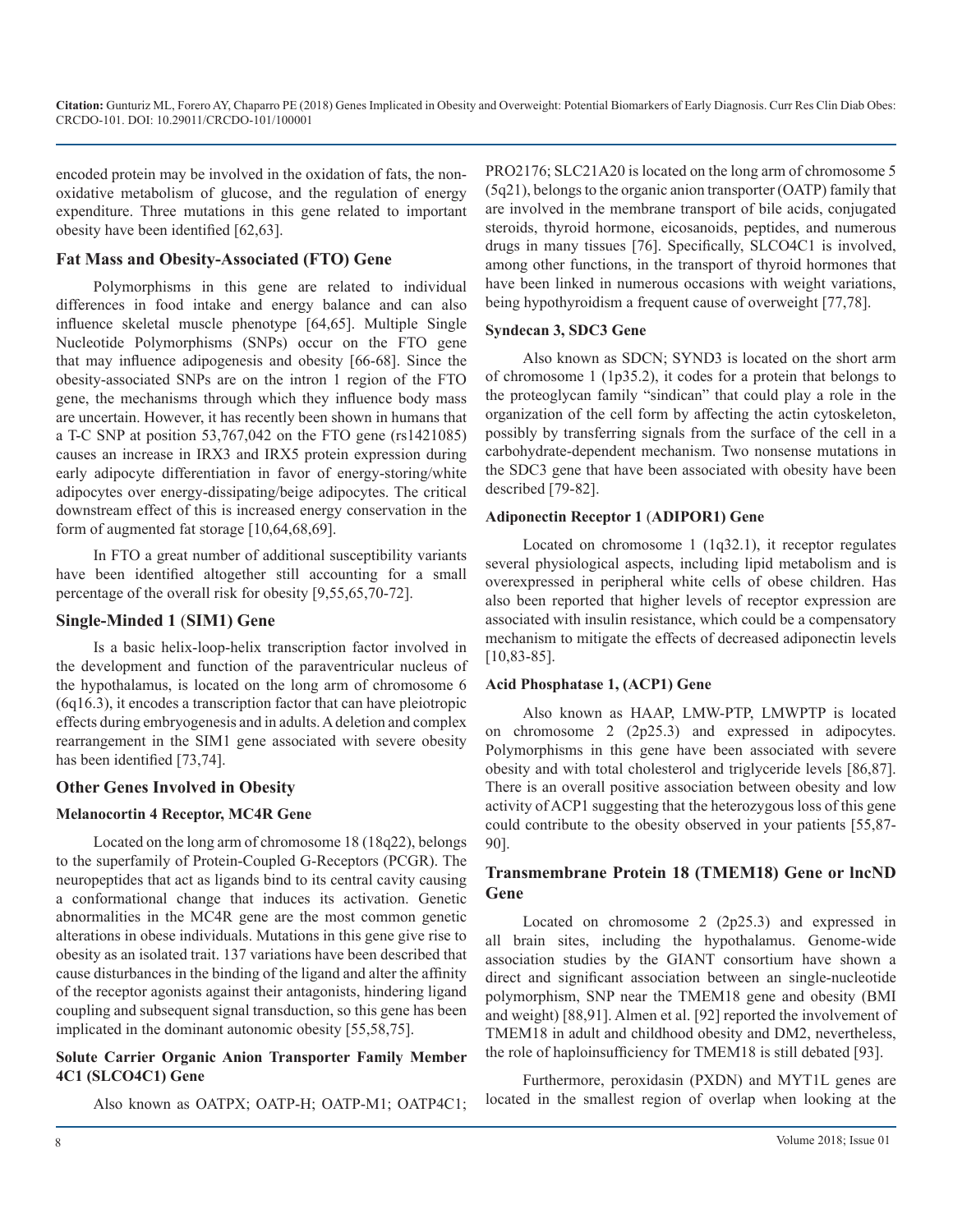common deleted genes in obese patients with distal or interstitial deletion. PXDN also known as PXN; VPO; MG50; PRG2; ASGD7; COPOA; D2S448; D2S448E is located on the short arm of chromosome 2 (2p25.3) encodes for a heme-containing peroxidase enzyme, that is secreted into the extracellular matrix and is involved in extracellular matrix formation and may function in the physiological and pathological fibrogenic response in fibrotic kidney [94]. The function of the PXDN gene is not clearly defined in humans, but mutations in this gene cause corneal opacification and other ocular anomalies, and also microphthalmia and anterior segment dysgenesis.

On the other hand, Myelin transcription factor 1, MYT1L also known as NZF1; MRD39; myT1-L; ZC2H2C2; ZC2HC4B is located on the short arm of chromosome 2 (2p25.3), has not yet been described as candidate gene in obesity but in sixsome patients are deleted for MYT1L and show hyperphagia [95]. This gene encodes a member of the zinc finger superfamily of transcription factors whose expression, thus far, has been found only in neuronal tissues; the encoded protein belongs to a novel class of cysteincystein-histidine-cystein zinc finger proteins that function in the developing mammalian central nervous system. Forced expression of this gene in combination with the basic helix-loop-helix transcription factor NeuroD1 and the transcription factors POU class 3 homeobox 2 and achaete-scute family basic helix-loophelix transcription factor 1 can convert fetal and postnatal human fibroblasts into induced neuronal cells, which are able to generate action potentials. Mutations in this gene have been associated with an autosomal dominant form of cognitive disability and with autism spectrum disorder, in addition to those mentioned above [93,96,97].

Finally, several of the genes studied have interrelated functions with the regulation of appetite, the sensation of satiety [and hormonal processes, among them the Glutamate receptors](https://www.ncbi.nlm.nih.gov/pubmed/20071471)  are the predominant excitatory neurotransmitter receptors in the mammalian brain and are activated in a variety of normal neurophysiologic processes. The GRIK1 and GRM7 genes are members of this family, which have various roles in the physiology of the central nervous system, one of them the regulation of energy [balance and intake. GRIK1 also known as EAA3; EEA3; GLR5;](https://www.ncbi.nlm.nih.gov/pubmed/18607383)  GLUR5; GluK1; gluR-5, located on the long arm of chromosome 21 (21q21.3), his gene product belongs to the kainate family of glutamate receptors, which are composed of four subunits and function as ligand-activated ion channels and a mutation in this gene has been associated with reduction of body mass index in heavy drinkers [14,98].

[In studies with mice, it has been seen that the absence of](http://www.thousanddays.org/wp-content/uploads/Stunting-Policy-Brief.pdf)  another glutamate receptor of the same family (mGLUR5) leads [to a considerable decrease in weight. On the other hand, GRPR is](http://www.scielo.org.mx/scielo.php?script=sci_abstract&pid=S1665-11462008000600005&lng=es&nrm=iso&tlng=es)  the gene that gives rise to the gastrin-releasing peptide receptor,

a hormone responsible for facilitating digestion in the stomach and promote the sensation of fullness and whose malfunction can cause difficulties to feel satiated and, consequently, cause a greater eating of food [14,62,63,99].

## **Conclusion**

The cases of obesity derived from chromosomal alterations or monogenic conditions in humans represent a very small proportion of the cases of obesity and overweight. On the other hand, to make an adequate diagnosis and rule out genetic anomalies associated with obesity at early ages, it is necessary to study other characteristics, such as developmental delay, dysmorphisms, etc.

Common obesity and the phenotypes related to it have a significant genetic component and there is ample evidence of the influence of multiple genes on the development of this disease. The study of the genetics of obesity has shown that some of the most likely mechanisms that predispose to its development are found in the pathways that regulate appetite and energy expenditure; however, there is no genetic variant that is consistently associated with the common obesity risk.The identification of the genes involved or associated with obesity and overweight is relevant to the understanding of the pathophysiology of these conditions and allows the establishment of early diagnosis biomarkers that in the future contribute to improve the prevention and proper management of obesity in children and adolescents.

# **Acknowledgments**

The authors wish to acknowledge the financial support provided by the National Institute of Health of Colombia.

#### **References**

- 1. [Flegal KM, Carroll MD, Ogden CL, Curtin LR \(2010\) Prevalence and](https://www.ncbi.nlm.nih.gov/pubmed/20071471)  trends in obesity among US adults, 1999-2008. JAMA 303: 235-241.
- 2. [Wang YF, Beydoun MA, Liang L, Caballero B, Kumanyika SK \(2008\)](https://www.ncbi.nlm.nih.gov/pubmed/18719634)  [Will all Americans become overweight or obese? estimating the pro](https://www.ncbi.nlm.nih.gov/pubmed/18719634)[gression and cost of the US obesity epidemic. Obesity \(Silver Spring\)](https://www.ncbi.nlm.nih.gov/pubmed/18719634)  [16: 2323-2330.](https://www.ncbi.nlm.nih.gov/pubmed/18719634)
- 3. [Kelly T, Yang W, Chen CS, Reynolds K, He J \(2008\) Global burden of](https://www.ncbi.nlm.nih.gov/pubmed/18607383) obesity in 2005 and projections to 2030. Int J Obesity 32: 1431-1437.
- 4. [OMS \(2016\) Obesidad y sobrepeso. Nota Descriptiva N° 311.](http://www.who.int/es/news-room/fact-sheets/detail/obesity-and-overweight)
- 5. [World Health Organization \(2006\) WHO Child Growth Standards.](http://www.who.int/childgrowth/standards/Technical_report.pdf?ua=1)  [Length/height-for-age, weight-for-age, weight-for-length, weight-for](http://www.who.int/childgrowth/standards/Technical_report.pdf?ua=1)[height and body mass index-for-age. Methods and development. De](http://www.who.int/childgrowth/standards/Technical_report.pdf?ua=1)[partment of Nutrition for Health and Development.](http://www.who.int/childgrowth/standards/Technical_report.pdf?ua=1)
- 6. [WHO \(2014\) Global Nutrition Targets 2025: Stunting Policy Brief](http://www.thousanddays.org/wp-content/uploads/Stunting-Policy-Brief.pdf)  (WHO/NMH/NHD/14.3). World Health Organization, Geneva.
- 7. [Tejero ME \(2008\) Genética de la obesidad. Bol Med Hosp Infant Méx](http://www.scielo.org.mx/scielo.php?script=sci_abstract&pid=S1665-11462008000600005&lng=es&nrm=iso&tlng=es)  65: 441-450.
- 8. [Böttcher Y, Körner A, Kovacs P, Kiess W \(2012\) Obesity genes: impli-](https://www.sciencedirect.com/science/article/pii/S1751722211002010)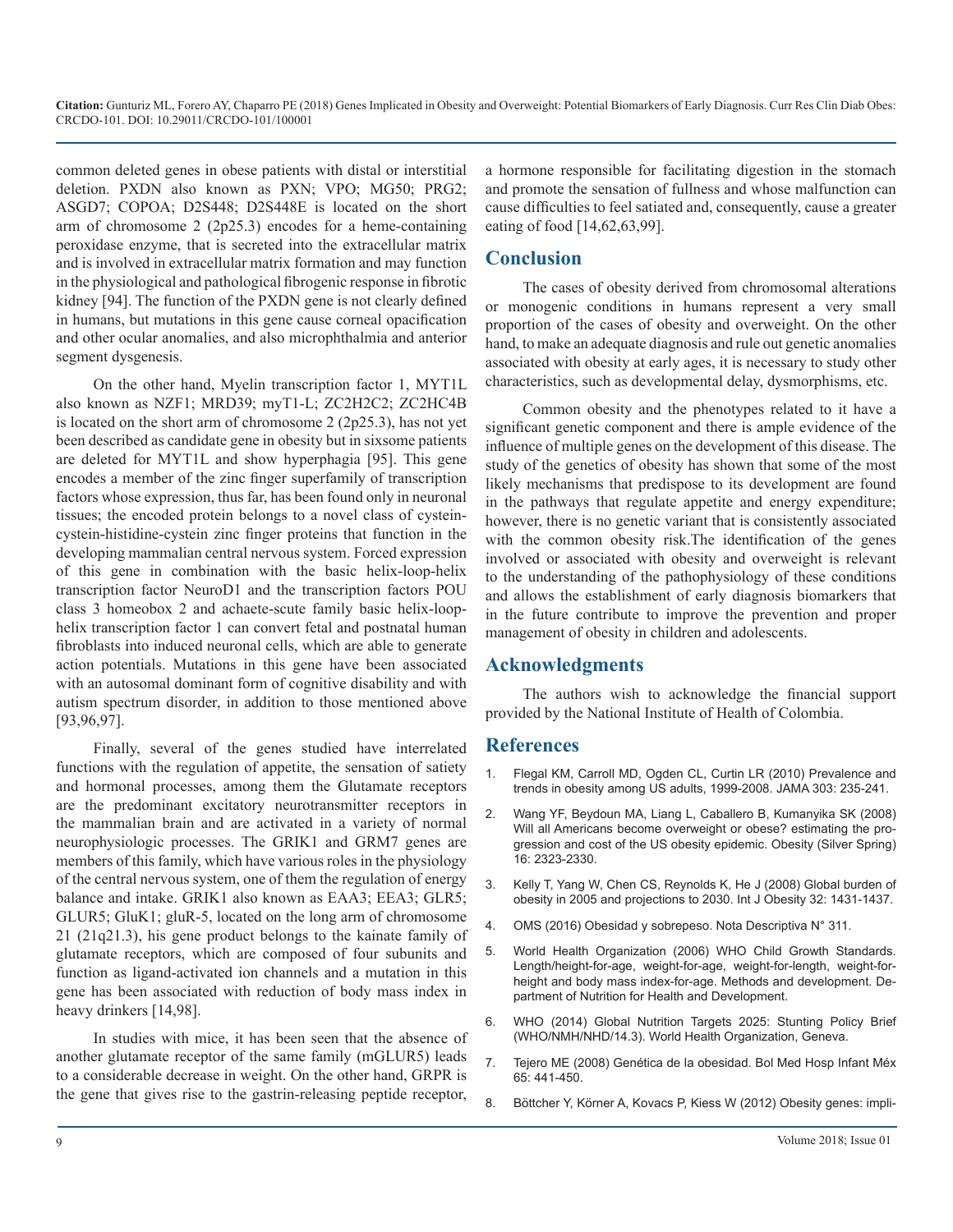[cation in childhood obesity. Pediatrics and Child Health 22: 31-36.](https://www.sciencedirect.com/science/article/pii/S1751722211002010)

- 9. [O'Rahilly S \(2009\) Human genetics illuminates the paths to metabolic](https://www.ncbi.nlm.nih.gov/pubmed/19924209)  disease. Nature 462: 307-314.
- 10. [Ulloa-Martínez M, Burguete-García AI, Murugesan S, Hoyo-Vadillo C,](https://www.ncbi.nlm.nih.gov/pubmed/27695486)  Cruz-Lopez M, et al. (2016) Expression of candidate genes associated [with obesity in peripheral white blood cells of Mexican children. Arch](https://www.ncbi.nlm.nih.gov/pubmed/27695486)  [Med Sci 12: 968-976.](https://www.ncbi.nlm.nih.gov/pubmed/27695486)
- 11. [Herrera BM, Lindgren CM \(2010\) The genetics of obesity. Curr Diab](https://www.ncbi.nlm.nih.gov/pubmed/20931363)  Rep 10: 498-505.
- 12. [Zhu J, Su X, Li G, Chen J, Tang B, et al. \(2014\) The incidence of acute](https://www.ncbi.nlm.nih.gov/pubmed/25395935)  myocardial infarction in relation to overweight and obesity: a meta[analysis. Arch Med Sci 10: 855-862.](https://www.ncbi.nlm.nih.gov/pubmed/25395935)
- 13. [https://www.ivami.com/en/genetic-testing-human-gene-mutations-dis](https://www.ivami.com/en/genetic-testing-human-gene-mutations-diseases-neoplasias-and-pharmacogenetics/4224-genetic-testing-obesity-obesity-genes-nr0b2-pomc-ghrl-ucp1-cartpt-adrb2-enpp1-i-pc1-i-adrb3-agrp-lep-lepr-pparg-sim1-ucp3-mc4r-sdc3-and-ppargc1b)eases-neoplasias-and-pharmacogenetics/4224-genetic-testing-obe[sity-obesity-genes-nr0b2-pomc-ghrl-ucp1-cartpt-adrb2-enpp1-i-pc1-i](https://www.ivami.com/en/genetic-testing-human-gene-mutations-diseases-neoplasias-and-pharmacogenetics/4224-genetic-testing-obesity-obesity-genes-nr0b2-pomc-ghrl-ucp1-cartpt-adrb2-enpp1-i-pc1-i-adrb3-agrp-lep-lepr-pparg-sim1-ucp3-mc4r-sdc3-and-ppargc1b)[adrb3-agrp-lep-lepr-pparg-sim1-ucp3-mc4r-sdc3-and-ppargc1b](https://www.ivami.com/en/genetic-testing-human-gene-mutations-diseases-neoplasias-and-pharmacogenetics/4224-genetic-testing-obesity-obesity-genes-nr0b2-pomc-ghrl-ucp1-cartpt-adrb2-enpp1-i-pc1-i-adrb3-agrp-lep-lepr-pparg-sim1-ucp3-mc4r-sdc3-and-ppargc1b)
- 14. [Serra-Juhé C, Martos-Moreno GÁ, Bou de Pieri F, Flores R, González](https://www.ncbi.nlm.nih.gov/pubmed/28489853)  JR, et al. (2017) Novel genes involved in severe early-onset obesity [revealed by rare copy number and sequence variants. PLoS Genet](https://www.ncbi.nlm.nih.gov/pubmed/28489853) [13: e1006657.](https://www.ncbi.nlm.nih.gov/pubmed/28489853)
- 15. [Da Fonseca ACP, Mastronardi C, Johar A, Arcos-Burgos M, Paz-Filho](https://www.ncbi.nlm.nih.gov/pubmed/28735903)  G (2017) Genetics of non-syndromic childhood obesity and the use of [high-throughput DNA sequencing technologies. J Diabetes Complica](https://www.ncbi.nlm.nih.gov/pubmed/28735903)[tions 31: 1549-1561.](https://www.ncbi.nlm.nih.gov/pubmed/28735903)
- 16. [Pucarin-Cvetković J, Mustajbegović J, Jelinić JD, Senta A, Nola IA,](https://www.ncbi.nlm.nih.gov/pubmed/16909460)  et al. (2006) Body mass index and nutrition as determinants of health [and disease in population of Croatian Adriatic islands. Croat Med J](https://www.ncbi.nlm.nih.gov/pubmed/16909460)  [47: 619-626.](https://www.ncbi.nlm.nih.gov/pubmed/16909460)
- 17. [Cao Y \(2007\) Angiogenesis modulates adipogenesis and obesity. J](https://www.ncbi.nlm.nih.gov/pubmed/17786229)  Clin Invest 117: 2362-2368.
- 18. [Soca PEM, Cruz LA, Marrero MM, Mosqueda Batista L, Pérez López](http://www.cocmed.sld.cu/no133/no133rev1.htm)  LM (2009) Clasificación de obesidad monogénica. Medical Scientific [Mail of Holguín 13.](http://www.cocmed.sld.cu/no133/no133rev1.htm)
- 19. [Gurnani M, Birken C, Hamilton J \(2015\) Childhood Obesity: Causes,](https://www.ncbi.nlm.nih.gov/pubmed/26210619)  Consequences, and Management. Pediatr Clin North Am 62: 821- [840.](https://www.ncbi.nlm.nih.gov/pubmed/26210619)
- 20. [Williams EP, Mesidor M, Winters K, Dubbert PM, Wyatt SB \(2015\)](https://www.ncbi.nlm.nih.gov/pubmed/26627494)  Overweight and Obesity: Prevalence, Consequences, and Causes of [a Growing Public Health Problem. Curr Obes Rep 4: 363-370.](https://www.ncbi.nlm.nih.gov/pubmed/26627494)
- 21. [Hill JO, Peters JC \(1998\) Environmental contributions to the obesity](https://www.ncbi.nlm.nih.gov/pubmed/9603719)  epidemic. Science 280: 1371-1374.
- 22. [Cummings DE, Schwartz MW \(2003\) Genetic and pathophysiology of](https://www.ncbi.nlm.nih.gov/pubmed/12414915)  human obesity. Ann Rev Med 54: 453-471.
- 23. [Güngör NK \(2014\) Overweight and obesity in children and adoles](https://www.ncbi.nlm.nih.gov/pubmed/25241606)cents. J Clin Res Pediatr Endocrinol 6: 129-143.
- 24. [Loos RJ, Bouchard C \(2003\) Obesity -is it a genetic disorder? J Intern](https://www.ncbi.nlm.nih.gov/pubmed/14535962) Med 254: 401-425.
- 25. [Clément K \(2006\) Genetics of human obesity. C R Biol 329: 608-622.](https://www.ncbi.nlm.nih.gov/pubmed/16860279)
- 26. [López-Alarcón MG, Rodríguez-Cruz M \(2008\) Epidemiología y gené](http://www.medigraphic.com/pdfs/bmhim/hi-2008/hi086c.pdf)tica del sobrepeso y la obesidad. Perspectiva de México en el con-

[texto mundial. Bol Med Hosp Infant Méx 65: 421-430.](http://www.medigraphic.com/pdfs/bmhim/hi-2008/hi086c.pdf)

- 27. [Bell CG, Walley AJ, Froguel P \(2005\) The genetics of human obesity.](https://www.ncbi.nlm.nih.gov/pubmed/15703762)  [Nat Rev Genet 6: 221-234.](https://www.ncbi.nlm.nih.gov/pubmed/19924209)
- 28. [Chung WK, Leibel RL \(2005\) Molecular physiology of syndromic obe](https://www.ncbi.nlm.nih.gov/pubmed/16005242)[sities in humans. Trends Endocrinol Metab 16: 267-272.](https://www.ncbi.nlm.nih.gov/pubmed/27695486)
- 29. [Warden CH, Fisler JS \(2008\) Gene-nutrient and gene-physical activity](https://www.ncbi.nlm.nih.gov/pubmed/19037215)  summary--genetics viewpoint. Obesity (Silver Spring) 16: S55-S59.
- 30. [Genetics Home Reference \(2018\) Prader-Willi syndrome. U.S. De](https://ghr.nlm.nih.gov/condition/prader-willi-syndrome)partment of Health & Human Services.
- 31. [Parakh R Md, Nairy DM Md \(2016\) Bardet-Biedl Syndrome with End](https://www.ncbi.nlm.nih.gov/pubmed/27853335) Stage Renal Disease. Iran J Med Sci 41: 539-542.
- 32. [\(2018\) E Cohen Syndrome.](https://www.sciencedirect.com/topics/medicine-and-dentistry/cohen-syndrome)
- 33. [Farooqi IS, O'Rahilly S \(2016\) Cohen Syndrome. In: Endocrinology:](https://www.sciencedirect.com/book/9780323189071/endocrinology-adult-and-pediatric#book-description) Adult and Pediatric (Seventh Edition).
- 34. [Bastarrachea R, Kent JW, Williams JT, Cai G, Cole SA, et al. \(2006\)](https://link.springer.com/content/pdf/bfm%3A978-0-387-32164-6%2F1.pdf)  The genetic contribution to obesity. In: Overweight and the metabol[ic syndrome: from bench to bedside. Bray GA, Ryan DH \(Editors\).](https://link.springer.com/content/pdf/bfm%3A978-0-387-32164-6%2F1.pdf) [Springer.](https://link.springer.com/content/pdf/bfm%3A978-0-387-32164-6%2F1.pdf)
- 35. [Farooqi S \(2007\) Insights from the genetics of severe childhood obe](https://www.ncbi.nlm.nih.gov/pubmed/18174694)[sity. Horm Res 68: 5-7.](https://www.ncbi.nlm.nih.gov/pubmed/28735903)
- 36. [Hilado MA, Randhawa RS \(2018\) A novel mutation in the proopi](https://www.ncbi.nlm.nih.gov/pubmed/29858905)omelanocortin (POMC) gene of a Hispanic child: metformin treatmen[t](https://www.ncbi.nlm.nih.gov/pubmed/29858905)  [shows a beneficial impact on the body mass index. J Pediatr Endo](https://www.ncbi.nlm.nih.gov/pubmed/29858905)[crinol Metab 31: 815-819.](https://www.ncbi.nlm.nih.gov/pubmed/29858905)
- 37. [Rodrigues KCDC, Pereira RM, de Campos TDP, de Moura RF, da](https://www.ncbi.nlm.nih.gov/pubmed/29643769)  Silva ASR, et al. (2018) The Role of Physical Exercise to Improve [the Browning of White Adipose Tissue via POMC Neurons. Front Cell](https://www.ncbi.nlm.nih.gov/pubmed/29643769)  [Neurosci 12: 88.](https://www.ncbi.nlm.nih.gov/pubmed/29643769)
- 38. [da Silva AI, Braz GRF, Silva SCA, Pedroza AADS, de Lima-Júnior NC,](https://www.ncbi.nlm.nih.gov/pubmed/30099029)  et al. (2019) Body composition, biochemical, behavioral and molecular [alterations in overfed rats after chronic exposure to SSRI. Behav Brain](https://www.ncbi.nlm.nih.gov/pubmed/30099029) [Res 356: 62-70.](https://www.ncbi.nlm.nih.gov/pubmed/30099029)
- 39. [Mountjoy KG \(2015\) Pro-Opiomelanocortin \(POMC\) Neurones,](https://www.ncbi.nlm.nih.gov/pubmed/25872650) [POMC-Derived Peptides, Melanocortin Receptors and Obesity: How](https://www.ncbi.nlm.nih.gov/pubmed/26210619) [Understanding of this System has Changed Over the Last Decade. J](https://www.ncbi.nlm.nih.gov/pubmed/25872650) [Neuroendocrinol 27: 406-418.](https://www.ncbi.nlm.nih.gov/pubmed/25872650)
- 40. [Vega A, Martinot E, Baptissart M, De Haze A, Saru JP, et al. \(2015\)](https://www.ncbi.nlm.nih.gov/pubmed/25426871) Identification of the link between the hypothalamo-pituitary axis and [the testicular orphan nuclear receptor NR0B2 in adult male mice. En](https://www.ncbi.nlm.nih.gov/pubmed/25426871)[docrinology 156: 660-669.](https://www.ncbi.nlm.nih.gov/pubmed/25426871)
- 41. [Ghalandari H, Hosseini-Esfahani F, Mirmiran P \(2015\) The Association](https://www.ncbi.nlm.nih.gov/pubmed/26425125)  [of Polymorphisms in Leptin/Leptin Receptor Genes and Ghrelin/Ghre](https://www.ncbi.nlm.nih.gov/pubmed/12414915)[lin Receptor Genes with Overweight/Obesity and the Related Meta](https://www.ncbi.nlm.nih.gov/pubmed/26425125)[bolic Disturbances: A Review. Int J Endocrinol Metab 13: e19073.](https://www.ncbi.nlm.nih.gov/pubmed/26425125)
- 42. [Luperini BC, Almeida DC, Porto MP, Marcondes JP, Prado RP, et al.](https://www.ncbi.nlm.nih.gov/pubmed/26255942) (2015) Gene polymorphisms and increased DNA damage in morbidly [obese women. Mutat Res 776: 111-117.](https://www.ncbi.nlm.nih.gov/pubmed/14535962)
- 43. [Saliba LF, Reis RS, Brownson RC, Hino AA, Tureck LV, et al. \(2014\)](https://www.ncbi.nlm.nih.gov/pubmed/24688286)  Obesity-related gene ADRB2, ADRB3 and GHRL polymorphisms and [the response to a weight loss diet intervention in adult women. Genet](https://www.ncbi.nlm.nih.gov/pubmed/24688286) [Mol Biol 37: 15-22.](https://www.ncbi.nlm.nih.gov/pubmed/24688286)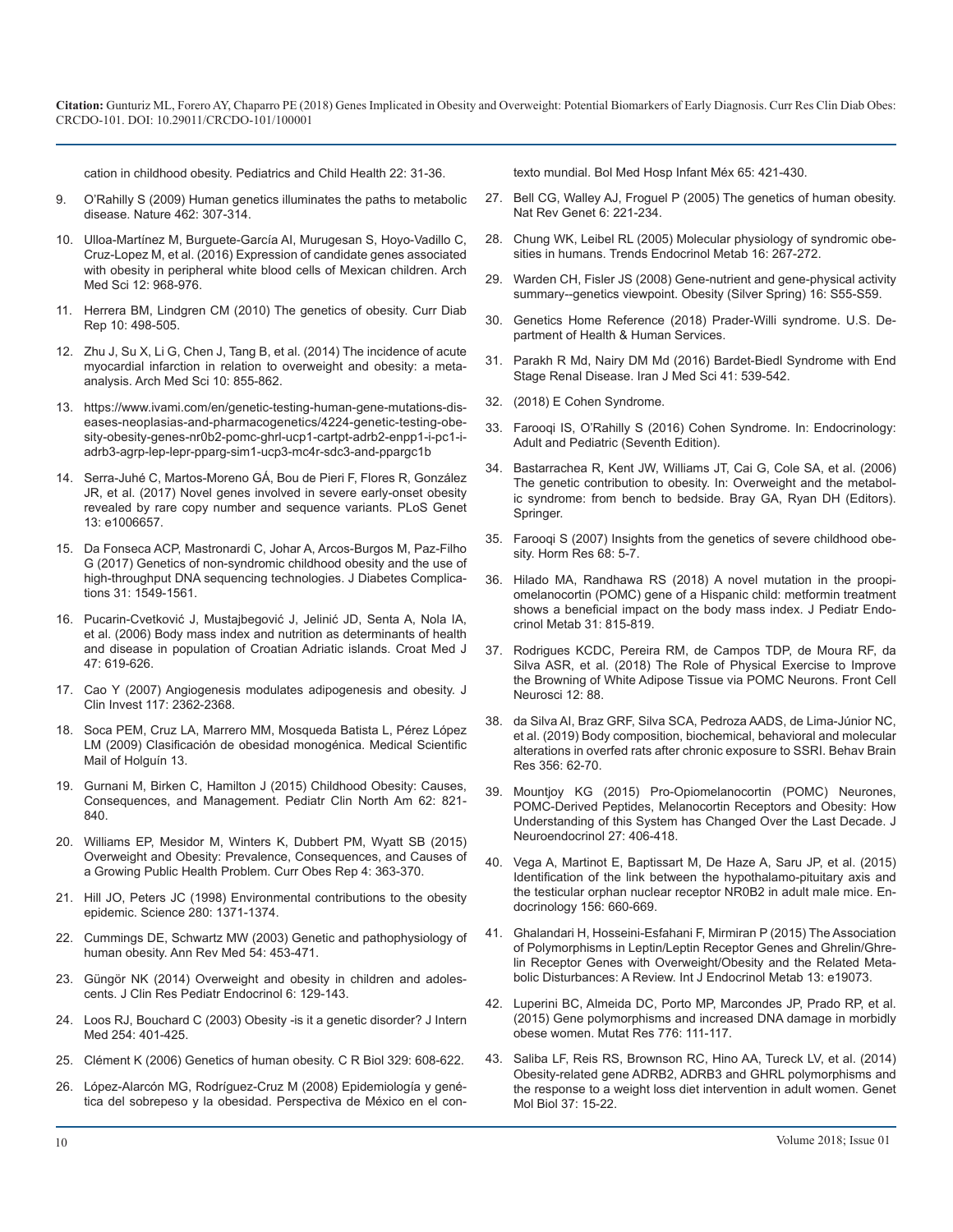- 44. [Ovsyannikova IG, White SJ, Larrabee BR, Grill DE, Jacobson RM, et](https://www.ncbi.nlm.nih.gov/pubmed/24360890)  [al. \(2014\) Leptin and leptin-related gene polymorphisms, obesity, and](https://www.ncbi.nlm.nih.gov/pubmed/24360890)  [influenza A/H1N1 vaccine-induced immune responses in older indi](https://www.ncbi.nlm.nih.gov/pubmed/24360890)[viduals. Vaccine 32: 881-887.](https://www.ncbi.nlm.nih.gov/pubmed/24360890)
- 45. [Zhuang L, Li M, Yu C, Li C, Zhao M, et al. \(2014\) The Leu72Met poly](https://www.ncbi.nlm.nih.gov/pubmed/24132517)[morphism of the GHRL gene prevents the development of diabetic](https://www.ncbi.nlm.nih.gov/pubmed/24132517)  [nephropathy in Chinese patients with type 2 diabetes mellitus. Mol Cell](https://www.ncbi.nlm.nih.gov/pubmed/24132517)  [Biochem 387: 19-25.](https://www.ncbi.nlm.nih.gov/pubmed/24132517)
- 46. [Li P, Tiwari HK, Lin WY, Allison DB, Chung WK, et al. \(2014\) Genetic](https://www.ncbi.nlm.nih.gov/pubmed/23900445)  [association analysis of 30 genes related to obesity in a European](https://www.ncbi.nlm.nih.gov/pubmed/23900445)  [American population. Int J Obes \(Lond\) 38: 724-729.](https://www.ncbi.nlm.nih.gov/pubmed/23900445)
- [47.](https://www.ncbi.nlm.nih.gov/pubmed/19724019) [Scerif M, Goldstone AP, Korbonits M \(2011\) Ghrelin in obesity and](https://www.ncbi.nlm.nih.gov/pubmed/21345363) [endocrine diseases. Mol Cell Endocrinol 340: 15-25.](https://www.ncbi.nlm.nih.gov/pubmed/21345363)
- 48. [Lee KH, Chai VY, Kanachamy SS, Say YH \(2015\) Association of UCP1](https://www.ncbi.nlm.nih.gov/pubmed/25812254)  [-3826A/G and UCP3 -55C/T gene polymorphisms with obesity and its](https://www.ncbi.nlm.nih.gov/pubmed/25812254) [related traits among multi-ethnic Malaysians. Ethn Dis 25: 65-71.](https://www.ncbi.nlm.nih.gov/pubmed/25812254)
- 49. [Brondani LA, Assmann TS, Duarte GC, Gross JL, Canani LH, et al.](https://www.ncbi.nlm.nih.gov/pubmed/22790465) [\(2012\) The role of the uncoupling protein 1 \(UCP1\) on the develop](https://www.ncbi.nlm.nih.gov/pubmed/22790465)[ment of obesity and type 2 diabetes mellitus. Arq Bras Endocrinol Me](https://www.ncbi.nlm.nih.gov/pubmed/22790465)[tabol 56: 215-225.](https://www.ncbi.nlm.nih.gov/pubmed/22790465)
- 50. [Musa CV, Mancini A, Alfieri A, Labruna G, Valerio G, et al. \(2012\) Four](https://www.ncbi.nlm.nih.gov/pubmed/21544083)  [novel UCP3 gene variants associated with childhood obesity: effect](https://www.ncbi.nlm.nih.gov/pubmed/21544083) [on fatty acid oxidation and on prevention of triglyceride storage. Int J](https://www.ncbi.nlm.nih.gov/pubmed/21544083)  [Obes \(Lond\) 36: 207-217.](https://www.ncbi.nlm.nih.gov/pubmed/21544083)
- 51. [Lisa Y, Sook HF, Yee HS \(2012\) Association of the Cocaine- and](https://www.ncbi.nlm.nih.gov/pubmed/22977374) [Amphetamine-Regulated Transcript Prepropeptide Gene \(CARTPT\)](https://www.ncbi.nlm.nih.gov/pubmed/22977374) [rs2239670 Variant with Obesity among Kampar Health Clinic Patrons,](https://www.ncbi.nlm.nih.gov/pubmed/22977374)  [Malaysia. Malays J Med Sci 19: 43-51.](https://www.ncbi.nlm.nih.gov/pubmed/22977374)
- 52. [Szendrei B, González-Lamuño D, Amigo T, Wang G, Pitsiladis Y, et al.](https://www.ncbi.nlm.nih.gov/pubmed/26888112)  [\(2016\) Influence of ADRB2 Gln27Glu and ADRB3 Trp64Arg polymor](https://www.ncbi.nlm.nih.gov/pubmed/26888112)[phisms on body weight and body composition changes after a con](https://www.ncbi.nlm.nih.gov/pubmed/26888112)[trolled weight-loss intervention. Appl Physiol Nutr Metab 41: 307-314.](https://www.ncbi.nlm.nih.gov/pubmed/26888112)
- 53. [Daghestani M, Daghestani M, Daghistani M, Eldali A, Hassan ZK, et](https://www.ncbi.nlm.nih.gov/pubmed/29587766) [al. \(2018\) ADRB3 polymorphism rs4994 \(Trp64Arg\) associates signifi](https://www.ncbi.nlm.nih.gov/pubmed/29587766)[cantly with bodyweight elevation and dyslipidaemias in Saudis but not](https://www.ncbi.nlm.nih.gov/pubmed/29587766) [rs1801253 \(Arg389Gly\) polymorphism in ARDB1. Lipids Health Dis](https://www.ncbi.nlm.nih.gov/pubmed/29587766)  [17: 58.](https://www.ncbi.nlm.nih.gov/pubmed/29587766)
- 54. [Meyre D, Bouatia-Naji N, Tounian A, Samson C, Lecoeur C, et al.](https://www.ncbi.nlm.nih.gov/pubmed/16025115)  [\(2005\) Variants of ENPP1 are associated with childhood and adult](https://www.ncbi.nlm.nih.gov/pubmed/16025115)  [obesity and increase the risk of glucose intolerance and type 2 diabe](https://www.ncbi.nlm.nih.gov/pubmed/16025115)[tes. Nat Genet 37: 863-867.](https://www.ncbi.nlm.nih.gov/pubmed/16025115)
- 55. [Mejía-Benítez A, Klünder-Klünder M, Yengo L, Meyre D, Aradillas C, et](https://www.ncbi.nlm.nih.gov/pubmed/23375129)  [al. \(2013\) Analysis of the contribution of FTO, NPC1, ENPP1, NEGR1,](https://www.ncbi.nlm.nih.gov/pubmed/23375129)  [GNPDA2 and MC4R genes to obesity in Mexican children. BMC Med](https://www.ncbi.nlm.nih.gov/pubmed/23375129)  [Genet 14: 21.](https://www.ncbi.nlm.nih.gov/pubmed/23375129)
- 56. [Hsiao TJ, Lin E \(2016\) The ENPP1 K121Q polymorphism is associ](https://www.ncbi.nlm.nih.gov/pubmed/27238374)[ated with type 2 diabetes and related metabolic phenotypes in a Tai](https://www.ncbi.nlm.nih.gov/pubmed/27238374)[wanese population. Mol Cell Endocrinol 433: 20-25.](https://www.ncbi.nlm.nih.gov/pubmed/27238374)
- 57. [Dietrich MO, Liu ZW, Horvath TL \(2013\) Mitochondrial dynamics con](https://www.ncbi.nlm.nih.gov/pubmed/24074868)[trolled by mitofusins regulate Agrp neuronal activity and diet-induced](https://www.ncbi.nlm.nih.gov/pubmed/24074868)  [obesity. Cell 155: 188-199.](https://www.ncbi.nlm.nih.gov/pubmed/24074868)
- 58. [Saeed S, Bonnefond A, Manzoor J, Shabbir F, Ayesha H, et al. \(2015\)](https://www.ncbi.nlm.nih.gov/pubmed/26179253)  [Genetic variants in LEP, LEPR, and MC4R explain 30% of severe](https://www.ncbi.nlm.nih.gov/pubmed/26179253)

[obesity in children from a consanguineous population. Obesity \(Silver](https://www.ncbi.nlm.nih.gov/pubmed/26179253)  [Spring\) 23: 1687-1695.](https://www.ncbi.nlm.nih.gov/pubmed/26179253)

- 59. [Jiang Y, Wilk JB, Borecki I, Williamson S, DeStefano AL, et al. \(2004\)](https://www.ncbi.nlm.nih.gov/pubmed/15197684)  [Common variants in the 5' region of the leptin gene are associated](https://www.ncbi.nlm.nih.gov/pubmed/15197684)  [with body mass index in men from the National Heart, Lung, and Blood](https://www.ncbi.nlm.nih.gov/pubmed/15197684)  [Institute Family Heart Study. Am J Hum Genet 75: 220-230.](https://www.ncbi.nlm.nih.gov/pubmed/15197684)
- 60. [Roth H, Korn T, Rosenkranz K, Hinney A, Ziegler A, et al. \(1998\) Trans](https://www.ncbi.nlm.nih.gov/pubmed/9860295)[mission disequilibrium and sequence variants at the leptin receptor](https://www.ncbi.nlm.nih.gov/pubmed/9860295)  [gene in extremely obese German children and adolescents. Hum](https://www.ncbi.nlm.nih.gov/pubmed/9860295) [Genet 103: 540-546.](https://www.ncbi.nlm.nih.gov/pubmed/9860295)
- 61. [Morris DL, Rui LY \(2009\) Recent advances in understanding leptin](https://www.ncbi.nlm.nih.gov/pubmed/19724019)  signaling and leptin resistance. Am J Physiol Endocrinol Metab 297: [E1247-E1259.](https://www.ncbi.nlm.nih.gov/pubmed/19724019)
- 62. [Huang J, Jia Y, Fu T, Viswakarma N, Bai L, et al. \(2012\) Sustained ac](https://www.ncbi.nlm.nih.gov/pubmed/22009939)tivation of PPARα by endogenous ligands increases hepatic fatty acid [oxidation and prevents obesity in ob/ob mice. FASEB J 26: 628-638.](https://www.ncbi.nlm.nih.gov/pubmed/22009939)
- 63. [Ridderstrale M, Johansson LE, Rastam L, Lindblad U \(2006\) Increased](https://www.ncbi.nlm.nih.gov/pubmed/16474966)  [risk of obesity associated with the variant allele of the PPARGC1A](https://www.ncbi.nlm.nih.gov/pubmed/16474966) [Gly482Ser polymorphism in physically inactive elderly men. Diabeto](https://www.ncbi.nlm.nih.gov/pubmed/16474966)[logia 49: 496-500.](https://www.ncbi.nlm.nih.gov/pubmed/16474966)
- 64. [Sonestedt E, Gullberg B, Ericson U, Wirfält E, Hedblad B, et al. \(2011\)](https://www.ncbi.nlm.nih.gov/pubmed/21179003)  [Association between fat intake, physical activity and mortality depend](https://www.ncbi.nlm.nih.gov/pubmed/21179003)[ing on genetic variation in FTO. Int J Obes \(Lond\) 35: 1041-1049.](https://www.ncbi.nlm.nih.gov/pubmed/21179003)
- 65. [Frayling TM, Timpson NJ, Weedon MN, Zeggini E, Freathy RM, et al.](https://www.ncbi.nlm.nih.gov/pubmed/17434869) (2007) A common variant in the FTO gene is associated with body [mass index and predisposes to childhood and adult obesity. Science](https://www.ncbi.nlm.nih.gov/pubmed/17434869)  [316: 889-894.](https://www.ncbi.nlm.nih.gov/pubmed/17434869)
- 66. [Dina C, Meyre D, Gallina S, Durand E, Körner A, et al. \(2007\) Variation](https://www.ncbi.nlm.nih.gov/pubmed/17496892)  [in FTO contributes to childhood obesity and severe adult obesity. Nat](https://www.ncbi.nlm.nih.gov/pubmed/17496892)  [Genet 39: 724-726.](https://www.ncbi.nlm.nih.gov/pubmed/17496892)
- 67. [Andreasen CH, Stender-Petersen KL, Mogensen MS, Torekov SS,](https://www.ncbi.nlm.nih.gov/pubmed/17942823) [Wegner L, et al. \(2008\) Low physical activity accentuates the effect of](https://www.ncbi.nlm.nih.gov/pubmed/17942823)  [the FTO rs9939609 polymorphism on body fat accumulation. Diabetes](https://www.ncbi.nlm.nih.gov/pubmed/17942823)  [57: 95-101.](https://www.ncbi.nlm.nih.gov/pubmed/17942823)
- 68. [Claussnitzer M, Hui CC, Kellis M \(2015\) FTO Obesity Variant and Adi](https://www.ncbi.nlm.nih.gov/pubmed/26760096)[pocyte Browning in Humans. N Engl J Med 373: 895-907.](https://www.ncbi.nlm.nih.gov/pubmed/26760096)
- 69. [Han Z, Niu T, Chang J, Lei X, Zhao M, et al. \(2010\) Crystal structure of](https://www.ncbi.nlm.nih.gov/pubmed/20376003)  [the FTO protein reveals basis for its substrate specificity. Nature 464:](https://www.ncbi.nlm.nih.gov/pubmed/20376003)  [1205-1209.](https://www.ncbi.nlm.nih.gov/pubmed/20376003)
- 70. [Villalobos-Comparán M, Teresa Flores-Dorantes M, Teresa Villarreal-](https://www.ncbi.nlm.nih.gov/pubmed/18719664)[Molina M, Rodríguez-Cruz M, García-Ulloa AC, et al. \(2008\) The FTO](https://www.ncbi.nlm.nih.gov/pubmed/18719664)  [gene is associated with adulthood obesity in the Mexican population.](https://www.ncbi.nlm.nih.gov/pubmed/18719664)  [Obesity \(Silver Spring\) 16: 2296-2301.](https://www.ncbi.nlm.nih.gov/pubmed/18719664)
- 71. [Klöting N, Schleinitz D, Ruschke K, Berndt J, Fasshauer M, et al.](https://www.ncbi.nlm.nih.gov/pubmed/18251005)  [\(2008\) Inverse relationship between obesity and FTO gene expression](https://www.ncbi.nlm.nih.gov/pubmed/18251005)  [in visceral adipose tissue in humans. Diabetologia 51: 641-647.](https://www.ncbi.nlm.nih.gov/pubmed/18251005)
- 72. [Church C, Moir L, McMurray F, Girard C, Banks GT, et al. \(2010\) Over](https://www.ncbi.nlm.nih.gov/pubmed/21076408)[expression of Fto leads to increased food intake and results in obesity.](https://www.ncbi.nlm.nih.gov/pubmed/21076408)  [Nat Genet 42: 1086-1092.](https://www.ncbi.nlm.nih.gov/pubmed/21076408)
- 73. [Bonnefond A, Raimondo A, Stutzmann F, Ghoussaini M, Ramachan](https://www.ncbi.nlm.nih.gov/pubmed/23778136)[drappa S, et al. \(2013\) Loss-of-function mutations in SIM1 contribute to](https://www.ncbi.nlm.nih.gov/pubmed/23778136)  [obesity and Prader-Willi-like features. J Clin Invest 123: 3037-3041.](https://www.ncbi.nlm.nih.gov/pubmed/23778136)